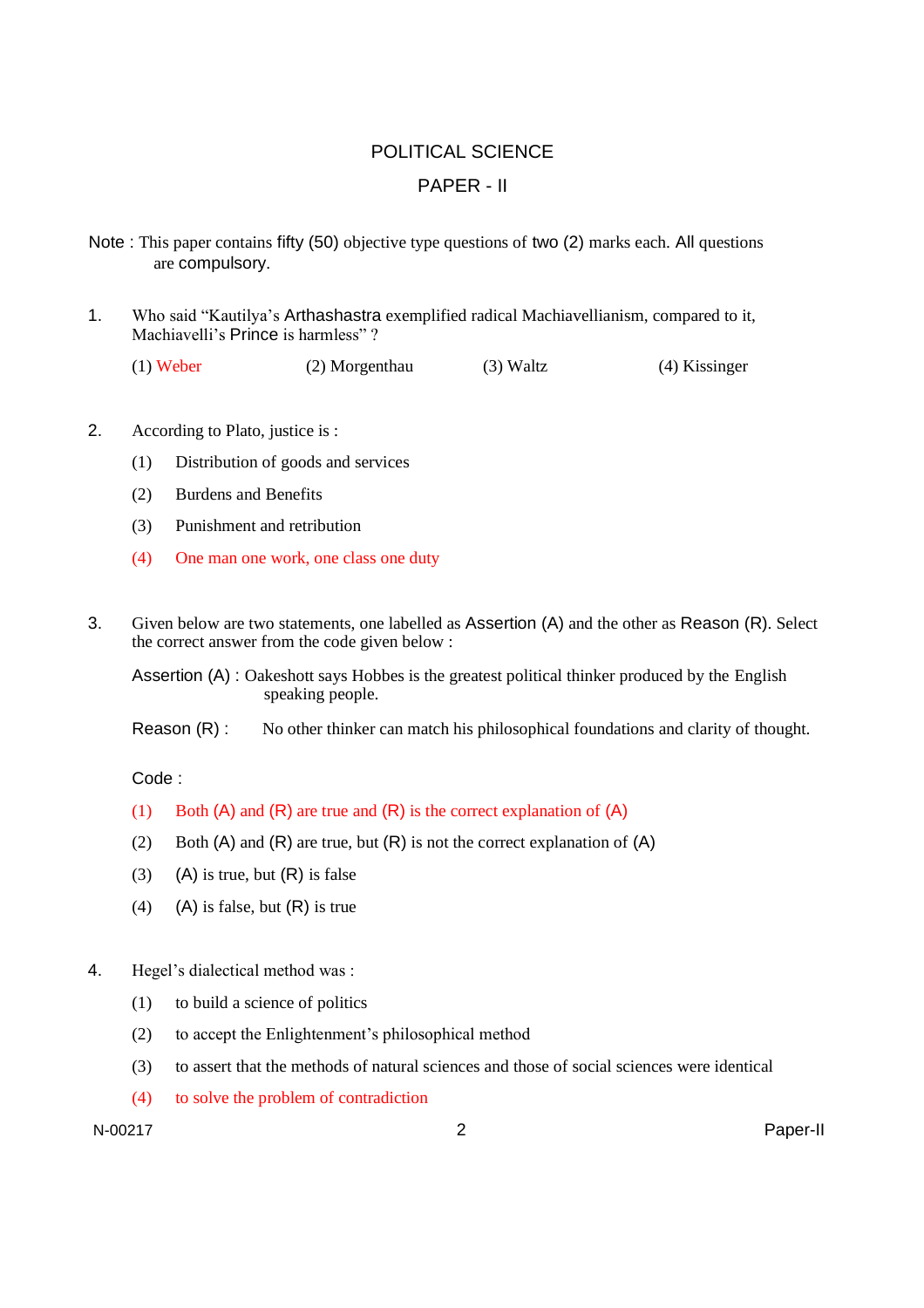5. Who distinguished the Young Marx from the Old Marx ?

| $(1)$ Althusser | $(2)$ Lenin | (3) Miliband | (4) Luxemburg |
|-----------------|-------------|--------------|---------------|
|-----------------|-------------|--------------|---------------|

- 6. Gramsci characterised Fascism as :
	- (1) Hegemonic revolution (2) Passive revolution
	- (3) Bourgeois revolution (4) Petit Bourgeois revolution
- 7. Given below are two statements, one labelled as Assertion (A) and the other as Reason (R). Select the correct answer from the code given below :

Assertion (A) : Gandhi was critical of the material civilisation and particularly detested the Industrial Revolution.

Reason (R) : He believed that Industrial Revolution was destroying deeper values.

Code :

- (1) Both (A) and (R) are true and (R) is the correct explanation of (A).
- (2) Both  $(A)$  and  $(R)$  are true, but  $(R)$  is not the correct explanation of  $(A)$ .
- (3) (A) is true, but  $(R)$  is false.
- (4) (A) is false, but  $(R)$  is true.
- 8. Roy Lenin debate centred around :
	- (1) Dialectical Materialism (2) Marxist Theory of History
	- (3) The Theory of Surplus Value (4) Colonial Question
- 9. Deliberative Democracy is :
	- (1) A theory that champions exclusively Human Rights.
	- (2) A theory that puts forward environment as the most important agenda.
	- (3) A theory that concentrates on refining the familiar framework of liberal democracy.
	- (4) A theory that wants to usher in socialism by democratic means.

N-00217 4 Paper-II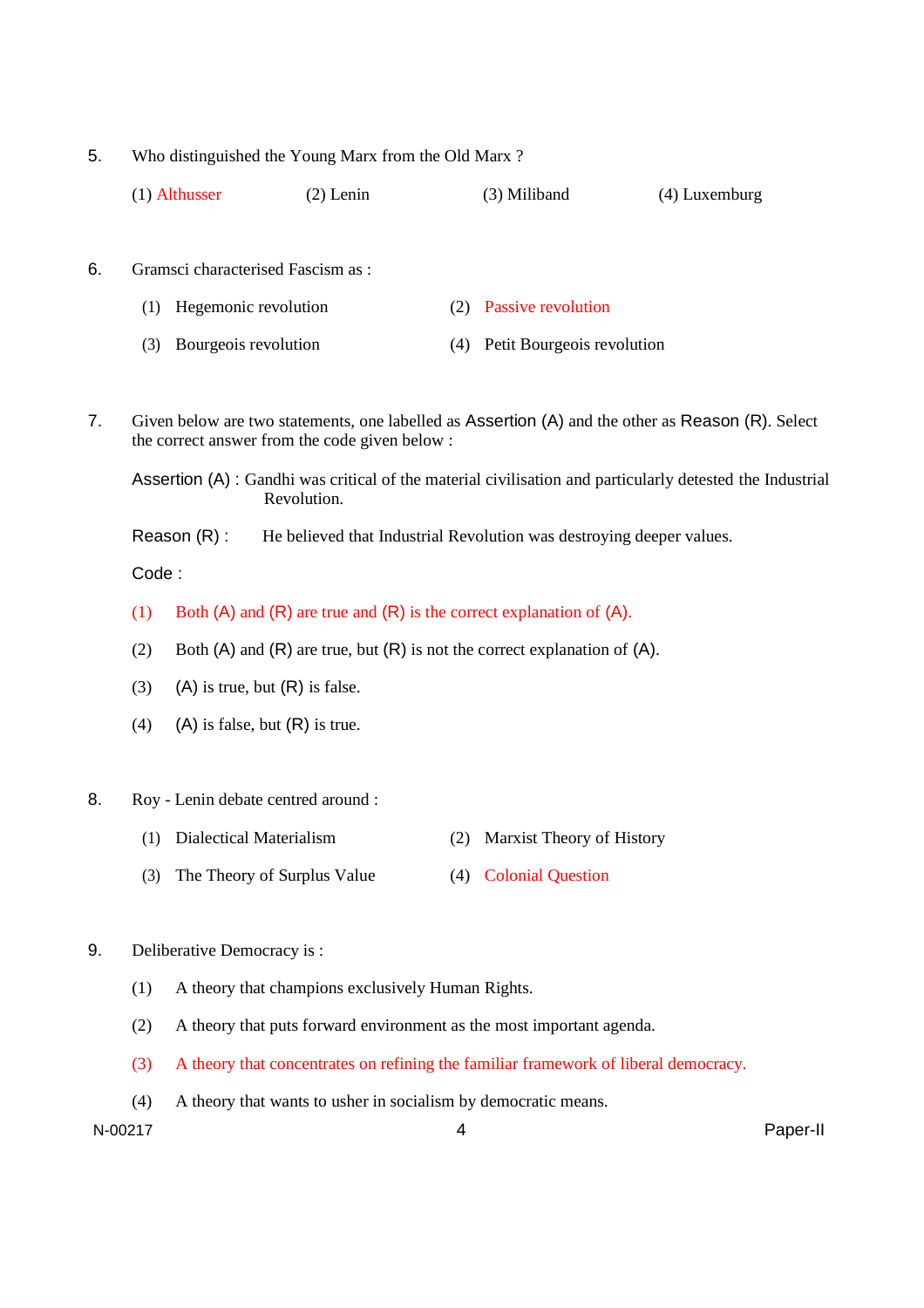- 10. Why was behaviouralism shortlived ?
	- (1) Inability to evolve consensus
	- (2) Too much dogmatism
	- (3) It was a localised event
	- (4) Coloured by Cold War prejudices
- 11. Given below are two statements, one labelled as Assertion (A) and the other as Reason (R). Select the correct answer from the code given below :
	- Assertion (A) : According to Weber, comparative politics could be comprehended within the larger framework of culture, which he did by demolishing Marx's theory of economic determinism.
	- Reason (R) : As without this rejection, his theory was totally untenable.

Code :

- (1) Both  $(A)$  and  $(R)$  are true and  $(R)$  is the correct explanation of  $(A)$ .
- (2) Both  $(A)$  and  $(R)$  are true, but  $(R)$  is not the correct explanation of  $(A)$ .
- (3) (A) is true, but  $(R)$  is false.
- (4) (A) is false, but  $(R)$  is true.
- 12. Given below are two statements, one labelled as Assertion (A) and the other as Reason (R). Select the correct answer from the code given below :

Assertion (A) : Institutional approach can help in mapping the landscape of politics.

Reason (R) : The goal of institutional approach is to reconcile the competing values of individual freedom and collective equality.

Code :

- (1) Both (A) and (R) are true and (R) is the correct explanation of (A).
- (2) Both  $(A)$  and  $(R)$  are true, but  $(R)$  is not the correct explanation of  $(A)$ .
- (3) (A) is true, but  $(R)$  is false.
- (4) (A) is false, but  $(R)$  is true.

N-00217 6 Paper-II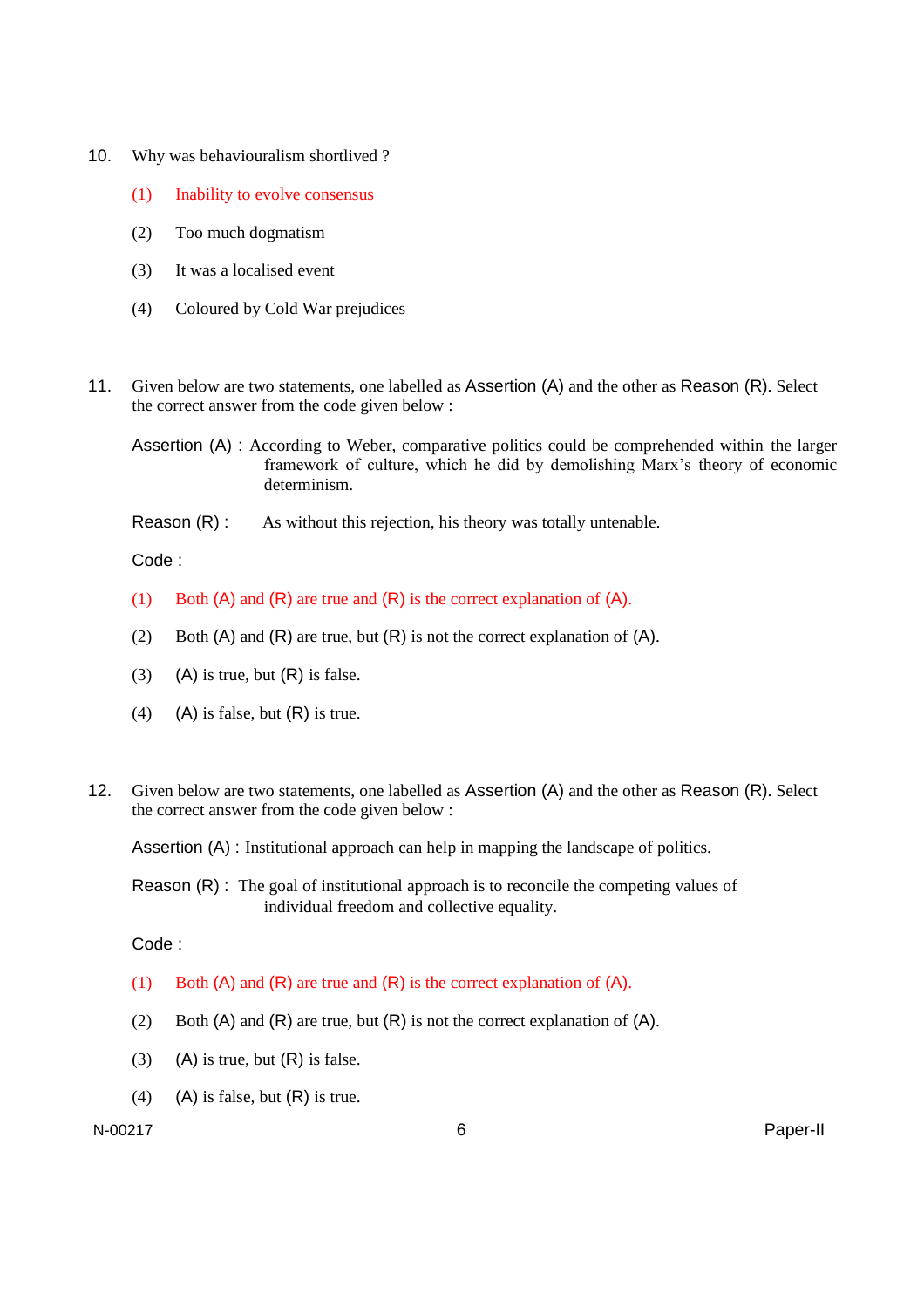13. Which century according to Easton is "The Age of Scientific Method"?

- (1) Seventeenth Century (2) Eighteenth Century
- (3) Nineteenth Century (4) Twentieth Century

14. Aristotle's classification of constitutions was based on the categories of :

- (1) who rules and who benefits from the rule
- (2) ways and means of perpetuating in power
- (3) accepting the basic formulations of Plato's The Republic
- (4) to ensure rule of the majority

15. Which one of the following countries follow a semi-presidential system ?

(1) Sri Lanka (2) Germany (3) Italy (4) France

16. Who challenged the established view that in Great Britain the Conservative party was elitist and leader dominated, while the Labour party was characterised by a high measure of internal democracy ?

| (1) Robert Michels | (2) Robert Mekenzie   |
|--------------------|-----------------------|
| $(3)$ Tony Benn    | (4) Mosei Ostrogonski |

#### 17. Bureaucratic authoritarianism is a variant of :

| (1) Military rule | $(2)$ Fascism | $(3)$ Communism | (4) Despotism |
|-------------------|---------------|-----------------|---------------|
|-------------------|---------------|-----------------|---------------|

18. Which theory held that as societies developed they would become capitalist democracies, converging around a shared set of values and characteristics ?

| (1) Dependency Theory    | (2) Structural Functional Theory |
|--------------------------|----------------------------------|
| (3) Modernization Theory | (4) Post-modernization Theory    |

19. Legitimation crisis as an alternative to Weberian approach to legitimacy was developed by :

- (1) Miliband and Sweezy (2) Plekhanov and Lenin
- (3) Camus and Sartre (4) Habermas and Offe

N-00217 8 Paper-II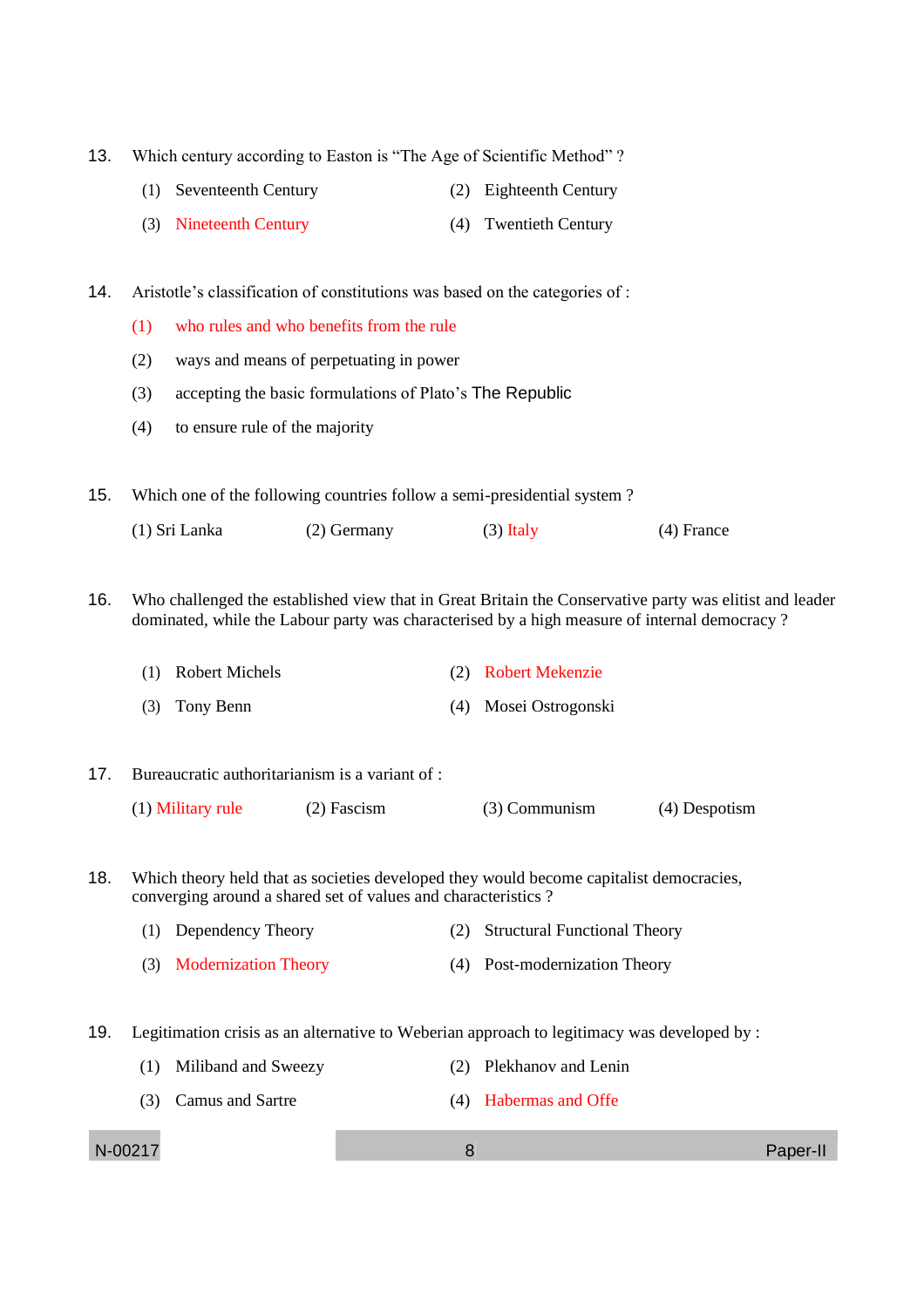20. Who said Revolution meant a drastic sudden substitution of one group in charge of the running of a territorial political entity by another ?

| (1) Hannah Arendt |  | (2) Theda Skocpol |
|-------------------|--|-------------------|
|-------------------|--|-------------------|

- (3) Crane Brinton (4) Hubert Johnson
- 21. Put the following events in their chronological order and select the correct answer from the code given below :

Poona Pact, Third Round Table Conference, Swaraj Party, Communal Award, Nehru Report.

Code :

- (1) Swaraj Party, Poona Pact, Third Round Table Conference, Nehru Report, Communal Award
- (2) Swaraj Party, Nehru Report, Communal Award, Poona Pact, Third Round Table Conference
- (3) Poona Pact, Swaraj Party, Communal Award, Nehru Report, Third Round Table Conference
- (4) Nehru Report, Third Round Table Conference, Swaraj Party, Poona Pact, Communal Award

22. Which of the following parties/groups the Cabinet Mission did not recognise ?

- (1) The Muslim League (2) The Congress
- (3) The Sikhs (4) The Princes Guild

23. Which of the following come within the ambit of Article 21 of the Indian Constitution ?

| (a) | Right to shelter | (b) Right to good roads |  |
|-----|------------------|-------------------------|--|
|     |                  |                         |  |

(c) Right to reputation (d) Right to pure drinking water

Select the correct answer from the code given below :

#### Code :

- (1) (a) and (b) (2) (a), (c) and (d)
- (3) (a), (b) and (d) (4) (a), (b), (c) and (d)

N-00217 10 Paper-II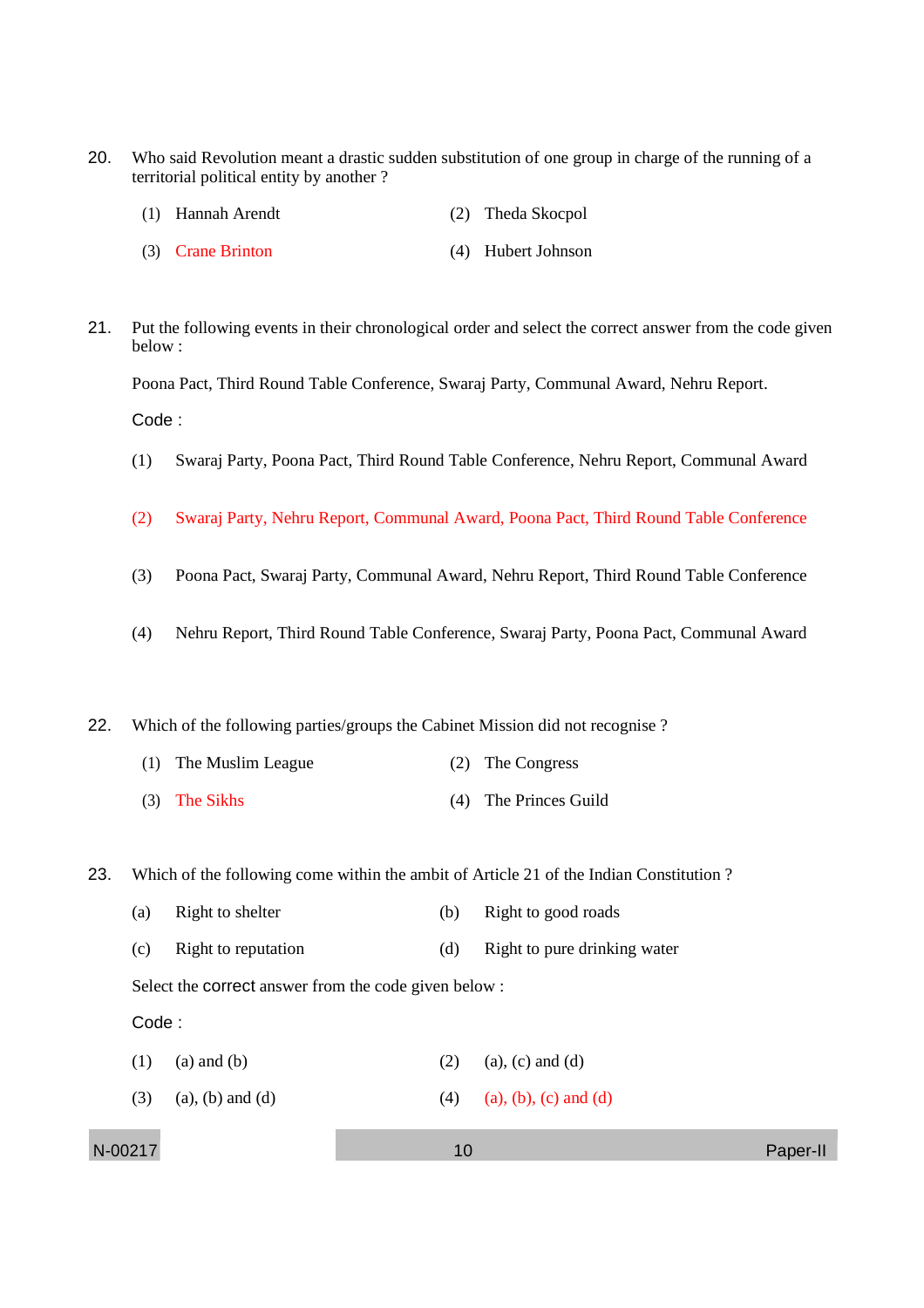- 24. Which of the following cases reflect on the elements of the basic structure of the Indian Constitution ? Choose correct answer from the code given below :
	- (a) Indira Nehru Gandhi V. Raj Narain
	- (b) Kesavanand Bharti V. State of Kerala
	- (c) S.P. Gupta V. Union of India
	- (d) Minerva Mills V. Union of India

Code :

- (1) (a), (b) and (d) only (2) (a), (b), (c) and (d)
- (3) (c), (d) and (b) only (4) (a), (b) and (c) only

25. When were the rules regarding Department Related Parliamentary standing committees made in India  $\boldsymbol{\gamma}$ 

(1) 1977 (2) 1981 (3) 1989 (4) 2010

26. Which of the following state has a seat reserved on the basis of religion in the Legislative Assembly ?

| $(1)$ Goa             | (2) Mizoram  |
|-----------------------|--------------|
| (3) Jammu and Kashmir | $(4)$ Sikkim |

#### 27. Which of the following pairs is not correctly matched ?

|     | <b>Rolling Plan</b>                                                 | <b>National Front Government</b> |
|-----|---------------------------------------------------------------------|----------------------------------|
| (2) | 20 Point Programme                                                  | Congress Government              |
|     | National Commission to Review<br>the Working of the<br>Constitution | NDA-I Government                 |
| (4) | <b>National Rural Employment</b><br>Guarantee Act                   | UPA-I Government                 |

28. Who among the following was not a member of the Sarkaria Commission on Centre-State Relations ?

| (1) Justice R.S. Sarkaria | (2) G.V. Ramakrishna |
|---------------------------|----------------------|
| (3) B. Shivaraman         | $(4)$ Dr. S.R. Sen   |

29. Since when the Election Commission of India has become a three member body ?

| $\left(1\right)$ | 1989 | (2) | 1990 | 1993 | (4) | 2001 |          |
|------------------|------|-----|------|------|-----|------|----------|
| N-00217          |      |     |      |      |     |      | Paper-II |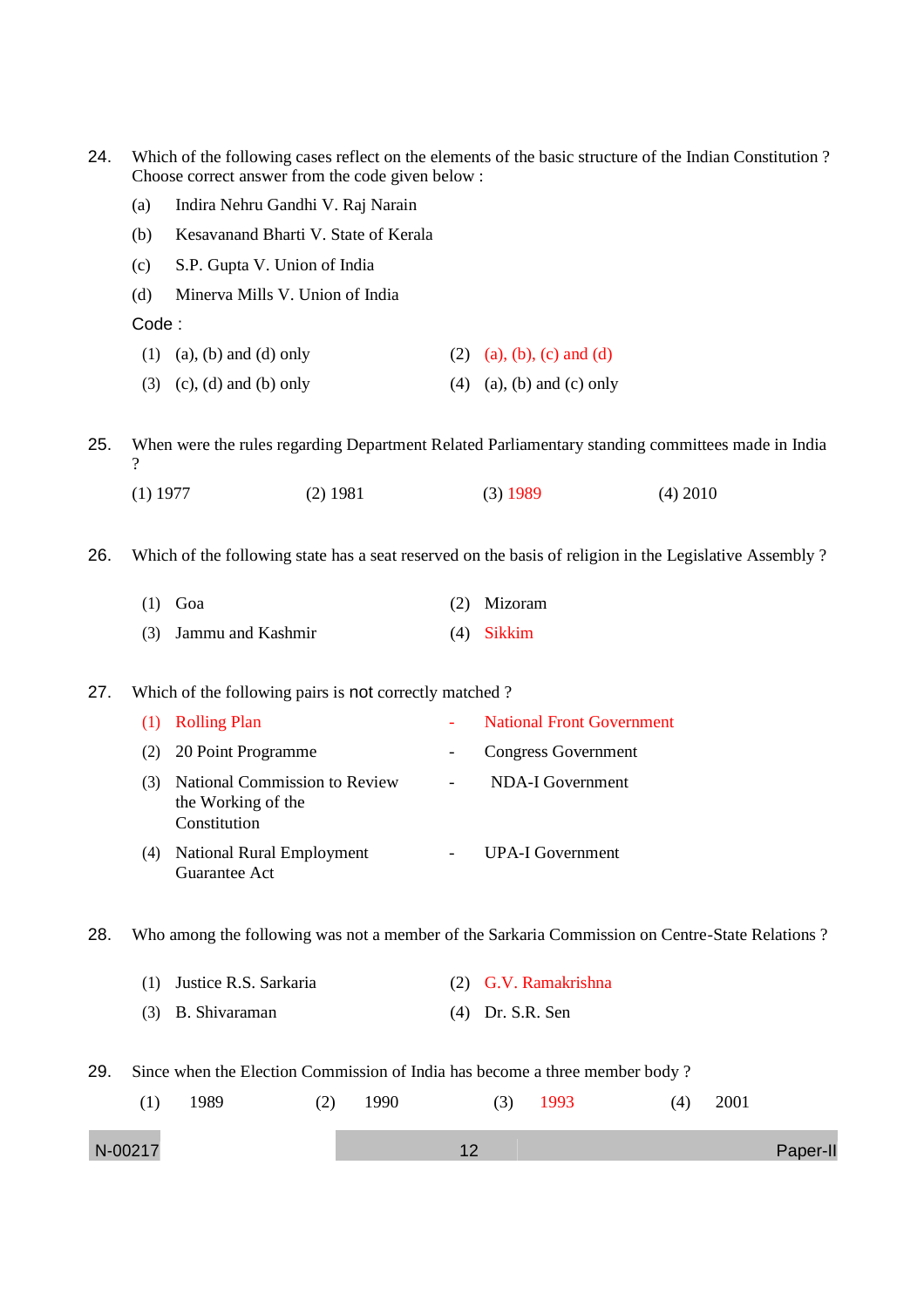30. Arrange the following peasant movements in their chronological order. Select the correct answer from the code given below :

|       | (a) Tebhaga           | (b) Champaran | $(c)$ Singur | (d) Bardoli |
|-------|-----------------------|---------------|--------------|-------------|
| Code: |                       |               |              |             |
| (1)   | $(b)$ , (a), (c), (d) |               |              |             |
| (2)   | (b), (d), (a), (c)    |               |              |             |
| (3)   | (c), (a), (b), (d)    |               |              |             |
| (4)   | (d), (b), (c), (a)    |               |              |             |
|       |                       |               |              |             |

31. Which of the following approaches is the precursor of the Ecological approach ?

| (1) Classical approach | (2) Human Relations approach |
|------------------------|------------------------------|
| (3) Systems approach   | (4) Behavioural approach     |

32. Match List - I with List - II and select the correct answer from the code given below :

|       |                             | List - I                    |                | List - II |                      |  |  |  |
|-------|-----------------------------|-----------------------------|----------------|-----------|----------------------|--|--|--|
|       |                             | (Theory)                    |                |           | (Thinker)            |  |  |  |
| (a)   |                             | <b>Classical Theory</b>     |                | (i)       | Elton Mayo           |  |  |  |
| (b)   |                             | Human Relations Theory      |                | (ii)      | Henry Fayol          |  |  |  |
| (c)   |                             | Decision-Making Theory      |                | (iii)     | V. Ostrom            |  |  |  |
| (d)   |                             | <b>Public Choice Theory</b> |                | (iv)      | <b>Herbert Simon</b> |  |  |  |
| Code: |                             |                             |                |           |                      |  |  |  |
|       |                             | (a) (b) (c) (d)             |                |           |                      |  |  |  |
|       | $(1)$ $(i)$                 |                             | $(ii)$ $(iv)$  | (iii)     |                      |  |  |  |
| (2)   | (ii)                        |                             | $(iii)$ $(iv)$ | (i)       |                      |  |  |  |
| (3)   | (i)                         | (ii)                        | (iii)          | (iv)      |                      |  |  |  |
| (4)   | $(ii)$ $(i)$ $(iv)$ $(iii)$ |                             |                |           |                      |  |  |  |

N-00217 14 Paper-II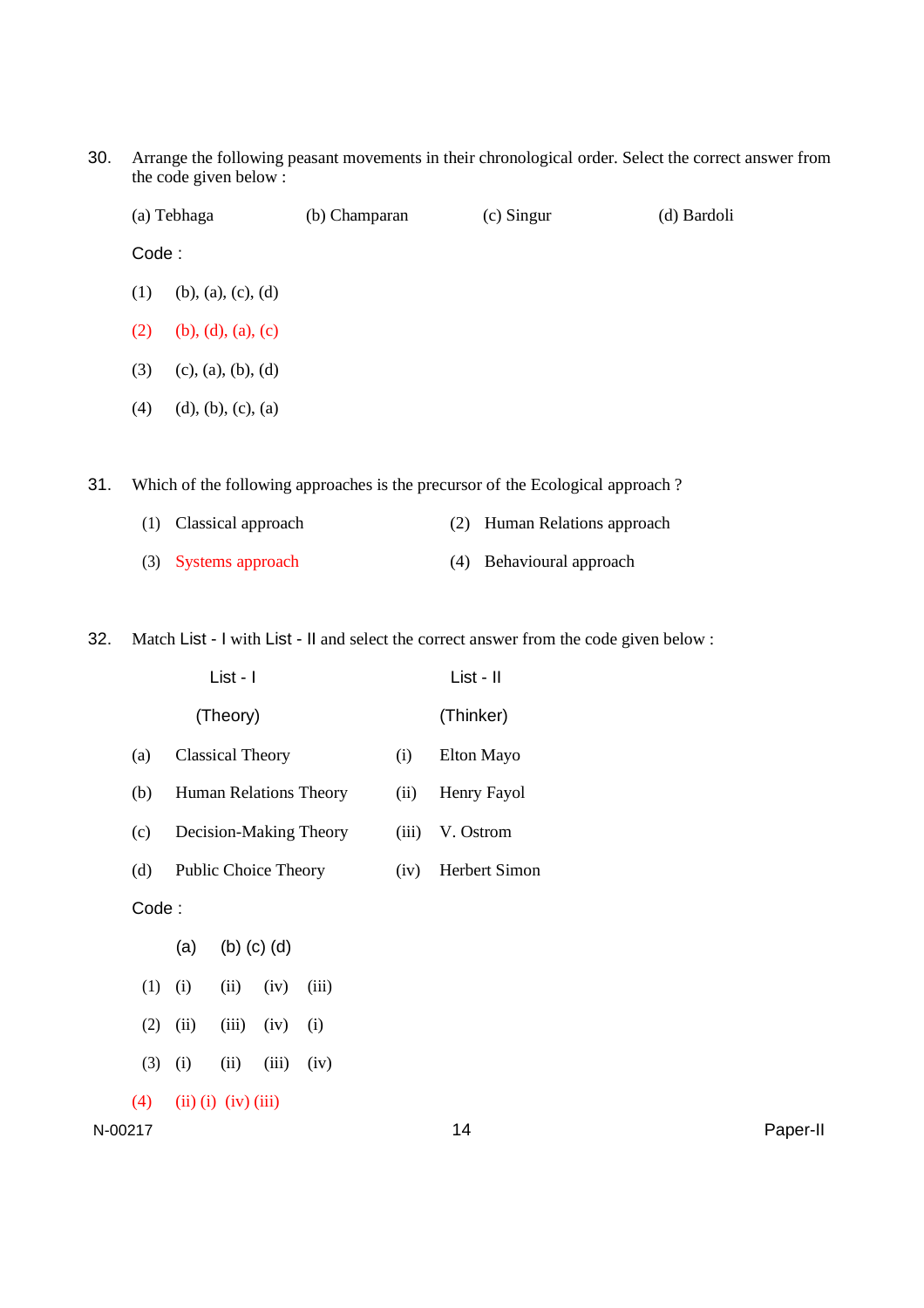33. Who among the following has specified six qualities of an administrator / manager - physical, mental, moral, general education, special knowledge and experience ?

(1) Fayol (2) Gulick (3) Urwick (4) Follet

34. Which of the following is an example of auxiliary agency ?

- (1) Department of Defence (2) Department of Home
- (3) Prime Minister's Office (PMO) (4) Public Works Department

35. Which one of the following types of bureaucracy tend to exhibit a bias towards party interests ?

| (1) Caste bureaucracy    | (2) Patronage bureaucracy |
|--------------------------|---------------------------|
| (3) Guardian bureaucracy | (4) Ruling bureaucracy    |

36. Which of the following are excluded from the RTI Act ?

- (a) Central Bureau of Investigation (CBI)
- (b) Research and Analysis Wing (RAW)
- (c) Central Reserve Police Force (CRPF)
- (d) Prime Minister's Office (PMO)

Select the correct answer from the code given below :

(1) (a) and (d) (2) (a) and (b) (3) (a), (b) and (c) (4) (c) and (d)

- 37. Which of the following commissions/committees recommended that the financial year should be from January 1 to December 31 ?
	- (1) L.K. Jha Committee (2) Sarkaria Commission
	- (3) Sixth Pay Commission (4) Second Administrative Reforms Commission
- 38. Which one of the following types of training prepares future recruits for the public service ?
	- (1) Informal training (2) Formal training
	- (3) Pre entry training (4) Post entry training

N-00217 2002 16 Paper-II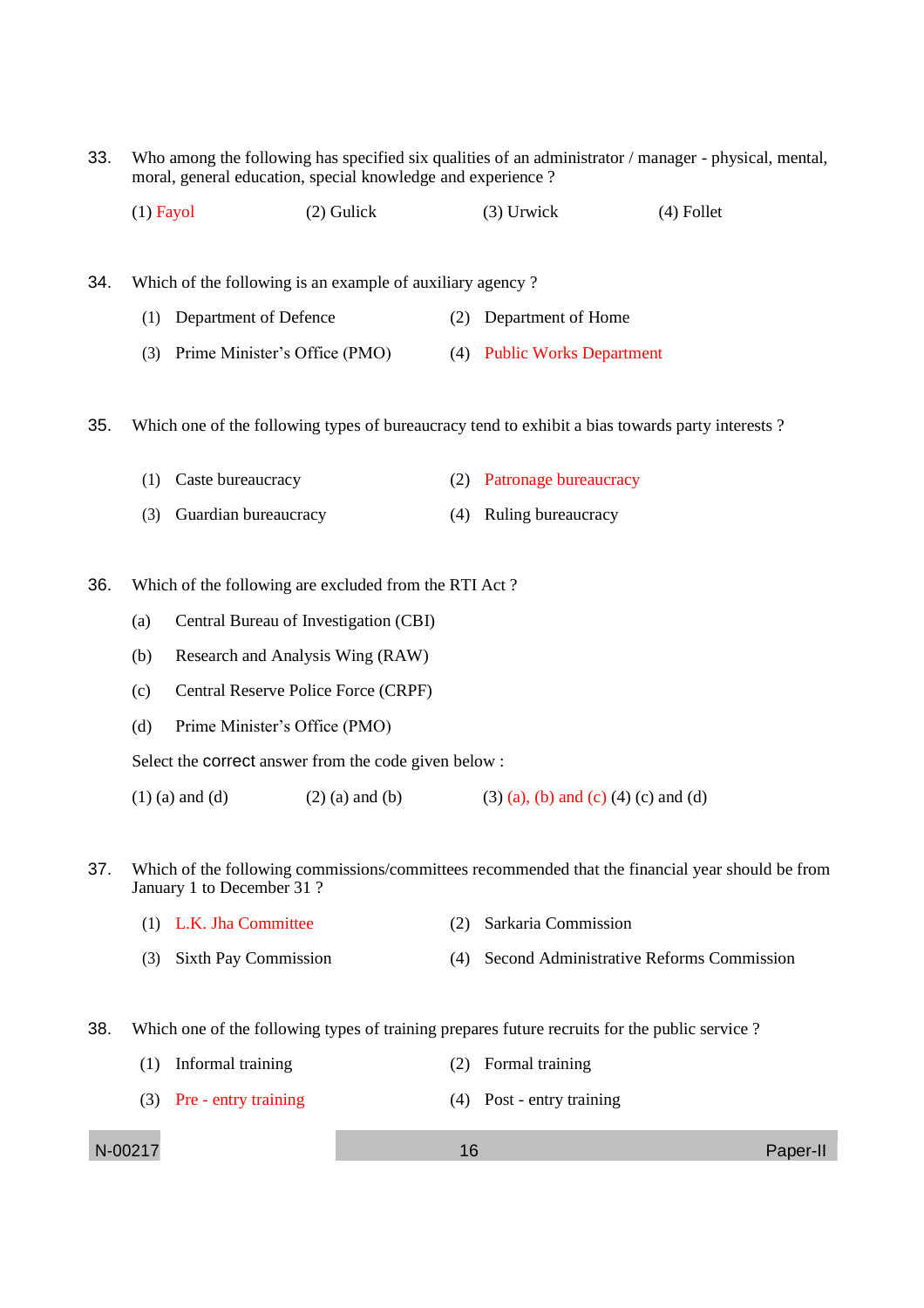- 39. Which of the following statements are correct about the Central Vigilance Commission ?
	- (a) It was set up on the recommendation of the Santhanam Committee
	- (b) It is a statutory body
	- (c) It is a multi-member commission
	- (d) It exercises superintendence over the working of the CBI
	- (1) (a) and (b) only (2) (b) and (c) only
	- (3) (a), (b) and (c) (4) (a), (b), (c) and (d)
- 40. Given below are two statements, one labelled as Assertion (A) and the other labelled as Reason (R). Select the correct answer from the code given below :

Assertion (A) : The expenditure charged on the Consolidated Fund of India is not subject to the vote of Parliament.

Reason  $(R)$ : It is in the nature of obligatory payment.

Code :

- (1) Both  $(A)$  and  $(R)$  are true and  $(R)$  is the correct explanation of  $(A)$
- (2) Both  $(A)$  and  $(R)$  are true, but  $(R)$  is not the correct explanation of  $(A)$
- (3) (A) is true, but  $(R)$  is false
- (4) (A) is false, but  $(R)$  is true
- 41. Which of the following combination game theory utilizes to analyse strategic interaction among decision - makers ?
	- (1) Mathematics and Reason (2) Reason and Logic
	- (3) Logic and Rationality (4) Mathematics and Logic
- 42. Consider the following statements with regard to MTCR :
	- (a) China is not a member of MTCR
	- (b) India is a member of MTCR
	- (c) Aims at restricting complete rocket systems
	- (d) Pakistan is a member of MTCR
	- (1) (a), (b), (c) (2) (b), (d), (c)
	- (3) (b), (c), (d) (4) (d), (b), (a)

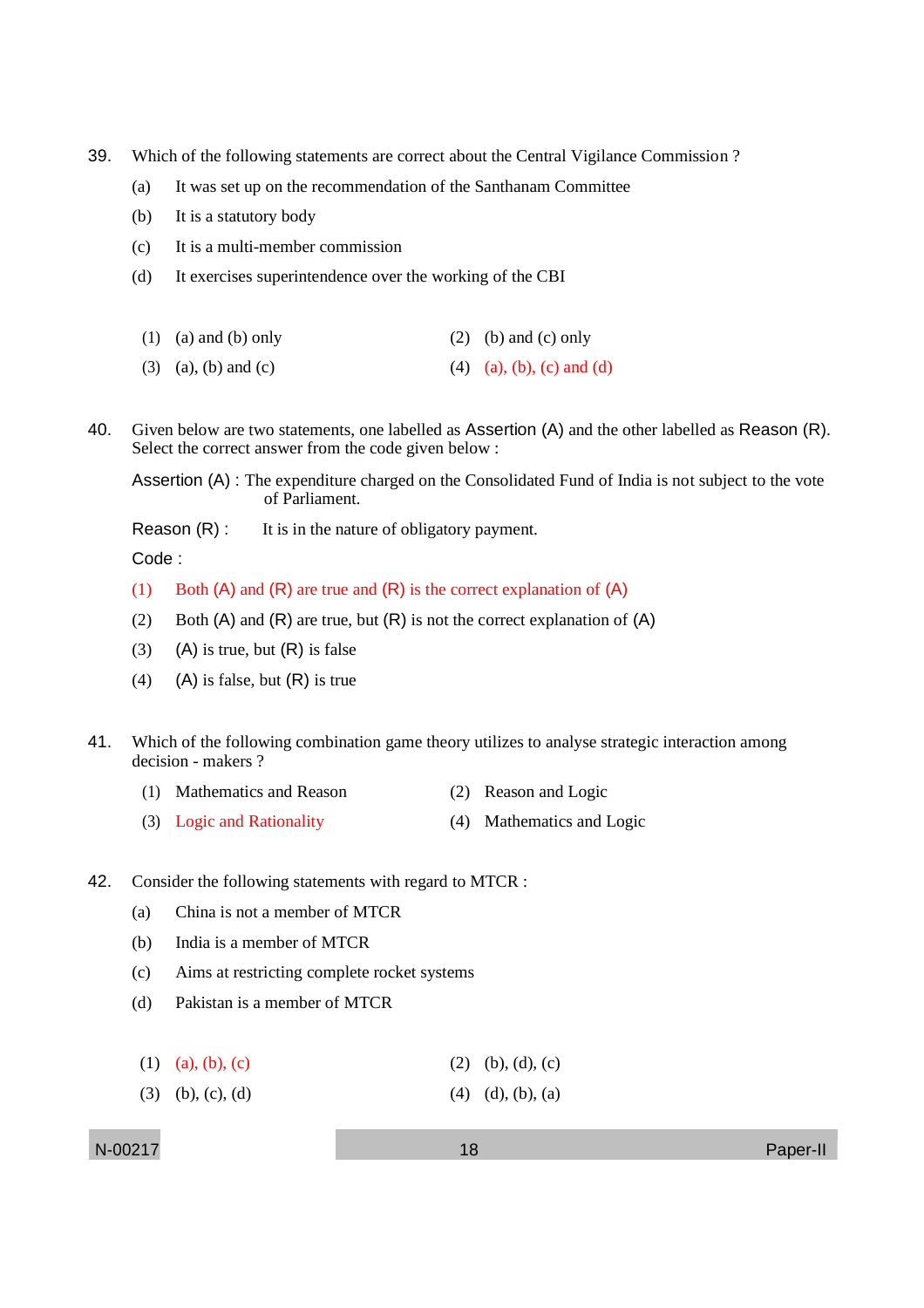| 43. |                                                               | Which one of the following is not a criteria of just war? |                     |      |                            |                         |                                           |                                                                                          |                                                                                              |  |
|-----|---------------------------------------------------------------|-----------------------------------------------------------|---------------------|------|----------------------------|-------------------------|-------------------------------------------|------------------------------------------------------------------------------------------|----------------------------------------------------------------------------------------------|--|
|     | (1)                                                           | Be authorized by a sovereign prince                       |                     |      |                            |                         |                                           |                                                                                          |                                                                                              |  |
|     | (2)                                                           | Be proportionate                                          |                     |      |                            |                         |                                           |                                                                                          |                                                                                              |  |
|     | (3)                                                           | Be pursued for just intent                                |                     |      |                            |                         |                                           |                                                                                          |                                                                                              |  |
|     | (4)                                                           |                                                           | be undeclared       |      |                            |                         |                                           |                                                                                          |                                                                                              |  |
| 44. | Whose Presidency in America was marked by 'war on terrorism'? |                                                           |                     |      |                            |                         |                                           |                                                                                          |                                                                                              |  |
|     | George H W Bush<br>(1)                                        |                                                           |                     |      |                            | George W Bush Jr<br>(2) |                                           |                                                                                          |                                                                                              |  |
|     | (3)                                                           |                                                           | <b>Bill Clinton</b> |      |                            |                         | (4)                                       | <b>Barack Obama</b>                                                                      |                                                                                              |  |
| 45. |                                                               |                                                           |                     |      |                            |                         |                                           |                                                                                          | A unipolar condition to which George W Bush Jr referred as a balance of power that favours : |  |
|     | (2) Cooperation<br>$(1)$ Security                             |                                                           |                     |      | $(3)$ Peace<br>(4) Freedom |                         |                                           |                                                                                          |                                                                                              |  |
|     |                                                               |                                                           |                     |      |                            |                         |                                           |                                                                                          |                                                                                              |  |
| 46. |                                                               |                                                           |                     |      |                            |                         |                                           | Match List - I with List - II and select the correct answers from the code given below : |                                                                                              |  |
|     | List - I                                                      |                                                           |                     |      |                            |                         | List - II                                 |                                                                                          |                                                                                              |  |
|     |                                                               |                                                           | (Authors)           |      |                            |                         | (Books)                                   |                                                                                          |                                                                                              |  |
|     | (a)                                                           | <b>Andrew Linklater</b>                                   |                     |      |                            | (i)                     | Cooperation under Anarchy                 |                                                                                          |                                                                                              |  |
|     | (b)                                                           | F. Clark                                                  |                     |      |                            | (ii)                    | The transformation of political community |                                                                                          |                                                                                              |  |
|     | (c)                                                           | Kenneth Oye                                               |                     |      |                            | (iii)                   | Gendering world politics                  |                                                                                          |                                                                                              |  |
|     | (d)                                                           | J.A. Tickner                                              |                     |      |                            | (iv)                    | Hegemony in International Studies         |                                                                                          |                                                                                              |  |
|     | Code:                                                         |                                                           |                     |      |                            |                         |                                           |                                                                                          |                                                                                              |  |
|     |                                                               | $(b)$ $(c)$ $(d)$<br>(a)                                  |                     |      |                            |                         |                                           |                                                                                          |                                                                                              |  |
|     | (1)                                                           | (ii)                                                      | (i)                 | (iv) | (iii)                      |                         |                                           |                                                                                          |                                                                                              |  |
|     | (2)                                                           | (iii)                                                     | (ii)                | (i)  | (iv)                       |                         |                                           |                                                                                          |                                                                                              |  |
|     | (3)                                                           | (ii)                                                      | (iv)                | (i)  | (iii)                      |                         |                                           |                                                                                          |                                                                                              |  |
|     | (4)                                                           | (iv)                                                      | (ii)                | (i)  | (iii)                      |                         |                                           |                                                                                          |                                                                                              |  |
|     |                                                               |                                                           |                     |      |                            |                         |                                           |                                                                                          |                                                                                              |  |

47. Given below are two statements, one labelled as Assertion (A) and the other labelled as Reason (R). Select the correct answer from the code given below :

Assertion (A) : India is seeking permanent membership of Security Council of UNO.

Reason (R) : India is a nuclear power.

Code :

- (1) Both  $(A)$  and  $(R)$  are true, and  $(R)$  is the correct explanation of  $(A)$
- (2) Both  $(A)$  and  $(R)$  are true, but  $(R)$  is not the correct explanation of  $(A)$
- (3) (A) is true, but  $(R)$  is false
- (4) (A) is false, but  $(R)$  is true

N-00217 20 Paper-II